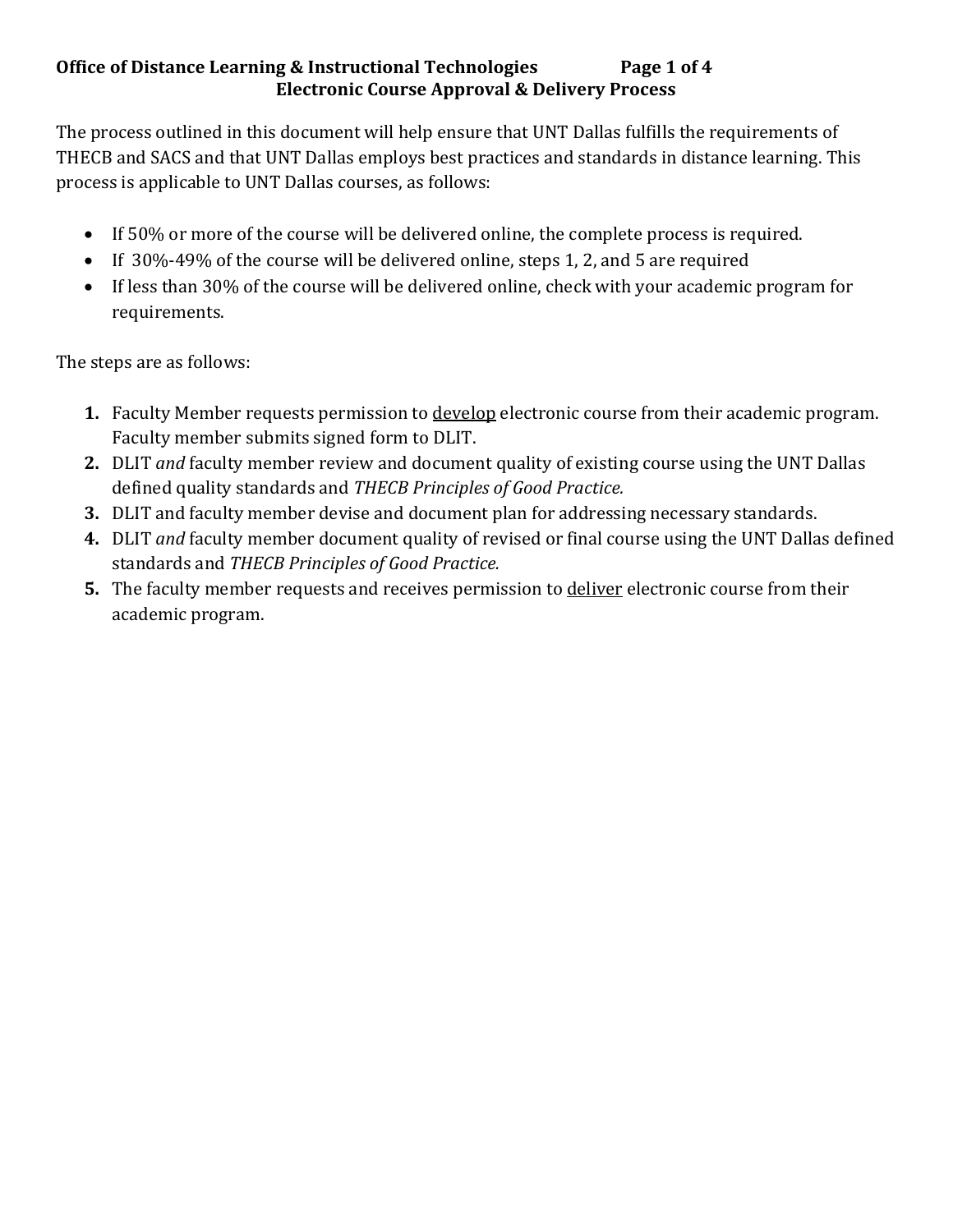| <b>Request to DEVELOP an Electronically Delivered Course</b>                                                                                                                                                                                                                                                                                                                                         |                                |  |
|------------------------------------------------------------------------------------------------------------------------------------------------------------------------------------------------------------------------------------------------------------------------------------------------------------------------------------------------------------------------------------------------------|--------------------------------|--|
| <b>Course Developer Information</b>                                                                                                                                                                                                                                                                                                                                                                  |                                |  |
| Name:                                                                                                                                                                                                                                                                                                                                                                                                | EUID:                          |  |
| Phone number:                                                                                                                                                                                                                                                                                                                                                                                        | Email:                         |  |
| School:                                                                                                                                                                                                                                                                                                                                                                                              | Department                     |  |
| <b>Course Information</b>                                                                                                                                                                                                                                                                                                                                                                            |                                |  |
| Course Prefix and Number:                                                                                                                                                                                                                                                                                                                                                                            | Credit Hours:                  |  |
| Course Title:                                                                                                                                                                                                                                                                                                                                                                                        | Term to be first offered:      |  |
| This course is in the existing UNT Dallas Course<br>Inventory                                                                                                                                                                                                                                                                                                                                        | Expected term enrollment: ____ |  |
| If not, when is it scheduled to be approved?                                                                                                                                                                                                                                                                                                                                                         | Number of Instructors:         |  |
| <b>Proposed Format</b>                                                                                                                                                                                                                                                                                                                                                                               |                                |  |
| Fully online--A course in which 85%-100% of the planned instruction occurs when the students and<br>instructor are not in the same place. Face-to-face sessions total no more than 15% of the instructional time.<br>Examples of face-to-face sessions include orientation, laboratory, exam review, or an in-person test. (This<br>definition is based on THECB definitions for distance learning.) |                                |  |
| Hybrid/Blended Course--A course in which a majority (more than 50%, but less than 85%), of the planned<br>instruction occurs when the students and instructor(s) are not in the same place.                                                                                                                                                                                                          |                                |  |
| <b>Request for Approval to Develop</b><br>I hereby request approval to develop an electronically-delivered course. I understand that this course is being<br>developed within the scope of my employment. Since the course is being developed within the scope of my<br>employment, UNT Dallas owns the course as outlined in Intellectual Property Rights policy 13.015.                            |                                |  |
| <b>Approvals (signatures required)</b>                                                                                                                                                                                                                                                                                                                                                               |                                |  |
| <b>Faculty Member</b><br><b>Printed Name</b>                                                                                                                                                                                                                                                                                                                                                         | Signature<br>Date              |  |
| Program Coordinator<br><b>Printed Name</b>                                                                                                                                                                                                                                                                                                                                                           | Signature<br>Date              |  |
| <b>Printed Name</b><br>Dean                                                                                                                                                                                                                                                                                                                                                                          | Signature<br>Date              |  |
| <b>DLIT Staff</b><br><b>Printed Name</b>                                                                                                                                                                                                                                                                                                                                                             | Signature<br>Date              |  |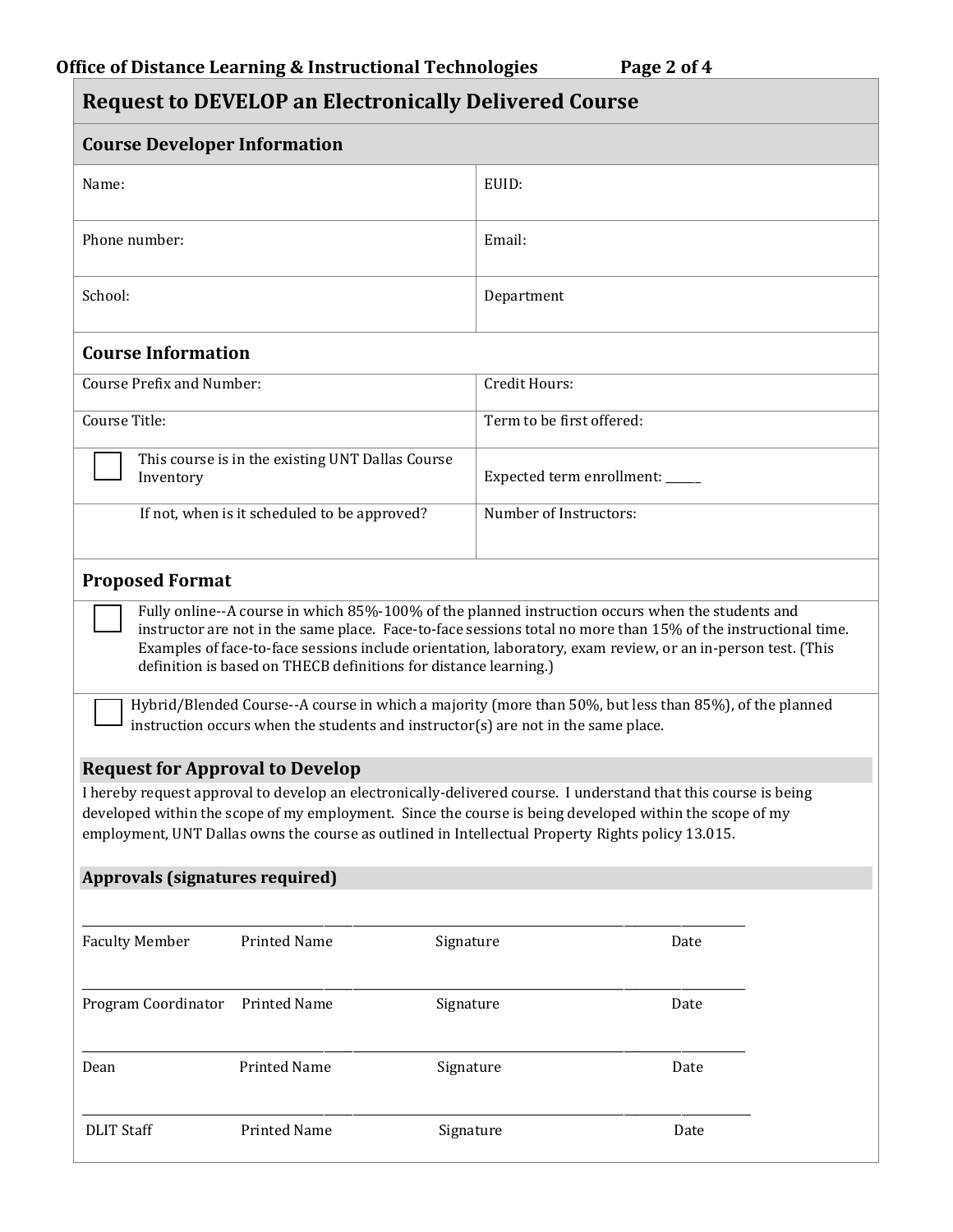## **Request to DELIVER an Electronically Delivered Course**

## **Course Delivery Plan**

- 1. The instructor of record affirms that the following good teaching practices have been met in the design of this course:
- $\circ$  The course is complete. Yes  $\vert$  No  $\vert$  (If no, please give status and timeline for completion.)
- o The course results in learning outcomes appropriate to the rigor and breadth of the degree or certificate awarded.  $Yes \mid$  No
- o Any mandatory on-campus class meeting dates (e.g., course orientations, on-campus exams, lectures, or discussions) are published in the Schedule of Classes and all other resources used to recruit students. Yes  $\bigcup_{n=1}^{\infty} N$
- o Students can complete all learning activities and may access all required materials without physically visiting the institution offering the course. Yes  $\vert$  No  $\vert$  If not, information about campus-based requirements (e.g., participating in learning activities and accessing materials) is published in all resources used to recruit students.  $Yes$   $|No|$
- $\circ$  The course incorporates ADA standards and complies with institutional policy regarding accessibility in online and hybrid courses. Yes  $\vert$  No
- $\circ$  I understand that final approval to deliver this course is contingent upon completion of a quality review, and the successful completion of any revisions that are required to meet minimum quality standards. I have retained a copy of the fair use checklist for each copyrighted work. This will help establish "reasonable and good faith" attempt at applying fair use should any dispute regarding such use arise.

Faculty Member (printed name) Signature Contract Contract Date of Date Date

\_\_\_\_\_\_\_\_\_\_\_\_\_\_\_\_\_\_\_\_\_\_\_\_\_\_\_\_\_\_\_\_\_\_\_\_\_\_\_\_\_\_\_\_\_\_\_\_\_\_\_\_\_\_\_\_\_\_\_\_\_\_\_\_\_\_\_\_\_\_\_\_\_\_\_\_\_\_\_\_\_\_\_\_\_\_\_\_\_\_\_\_\_\_\_\_\_\_\_\_\_\_\_\_\_\_\_